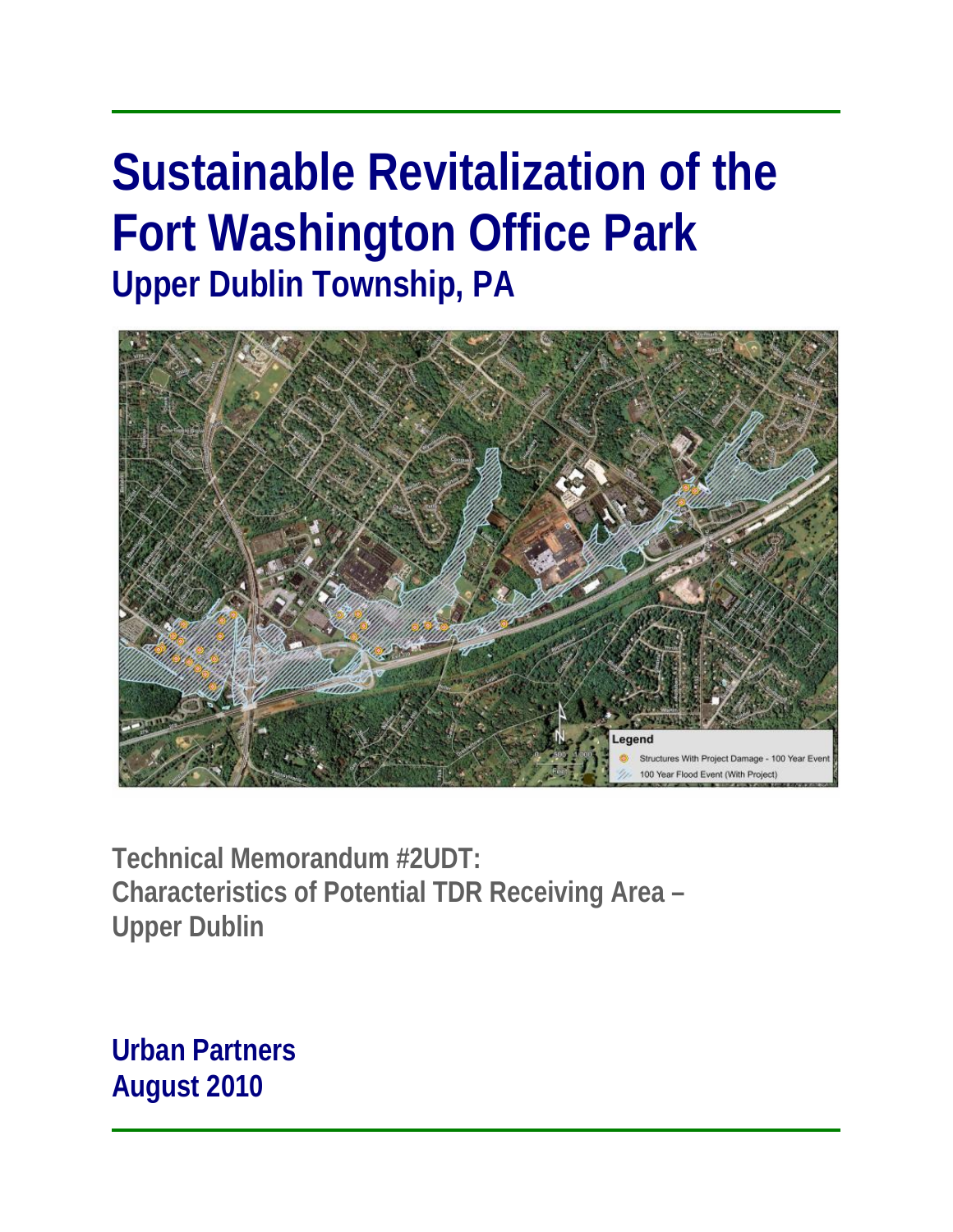# **Introduction**

Over the last several years, Upper Dublin Township has been investing substantial resources in addressing the issues of growth, flooding, sustainability, and tax base maintenance in the Fort Washington Office Park (FWOP). Temple University's 2008 study and various engineering studies have all contributed to that investment. Currently the Township is engaging URS Corp. to update its Comprehensive Plan and conduct a separate engineering analysis evaluating roadway improvements and the construction of two new dams to mitigate flooding in the FWOP. In its desire to build upon these efforts and identify specific solutions for FWOP properties, the Township engaged a team led by Urban Partners to create a sustainable revitalization plan for the FWOP.

The Sustainable Revitalization of the Fort Washington Office Park study began in the spring of 2010. The study is intended to accomplish several objectives:

- Identify the most cost-effective ways to prohibit new development in and relocate existing development from the worst flood-prone areas of the FWOP
- Identify a variety of tangible property-specific tools for the Township to achieve this, particularly the transfer of development rights (TDR)
- Develop solutions within the context of best practices for sustainability, including improved environmental conditions, greater employment opportunities, and an increased tax base for Upper Dublin and Whitemarsh Townships

This technical memorandum serves as the second product of the study – an overview of the TDR concept in the FWOP, a recap of the sending area described in Memorandum #1 with an emphasis on the properties suggested for relocation, the identification and assessment of a potential TDR receiving area, and a discussion of the proposed development standards and development program for the receiving area. This exercise serves as a hypothetical but pragmatic demonstration of an extreme build-out TDR scenario and as a test to evaluate the necessary steps and potential results.

# **Concept of TDR in the Upper Dublin Portion of the FWOP**

As Memorandum #1 discussed, URS has recently analyzed the floodplains in the FWOP as part of an engineering project intended to mitigate the flooding with two new flood-retarding structures. URS calculated new flood levels that would occur throughout the FWOP once two new flood-retarding structures are constructed. While conditions appear to improve with the new structures in place, it is apparent that flooding will still impact many properties in the FWOP in a 50-year event. Therefore, the goal of TDR in the FWOP is to remove development from the floodplain – defined here as the sending area – and transfer it to an area that does not experience flooding – defined as the receiving area.

The bulk of the flooding in the FWOP occurs in two areas: in the vicinity of the intersection of Virginia Drive and Delaware Drive, and the intersection of Pennsylvania Avenue and Commerce Drive. As a result, these two locations are each considered sending areas (see Map 1 on the next page). On the other hand, one of the driest areas of the FWOP is in the vicinity of New York, Maryland, New Jersey, and Commerce Drives. Therefore, we are undertaking an analysis to consider this area as a possible Receiving Area. As the memo will explain, we are tentatively envisioning this Receiving Area to contain both an Industrial and Office/Mixed-Use Zone.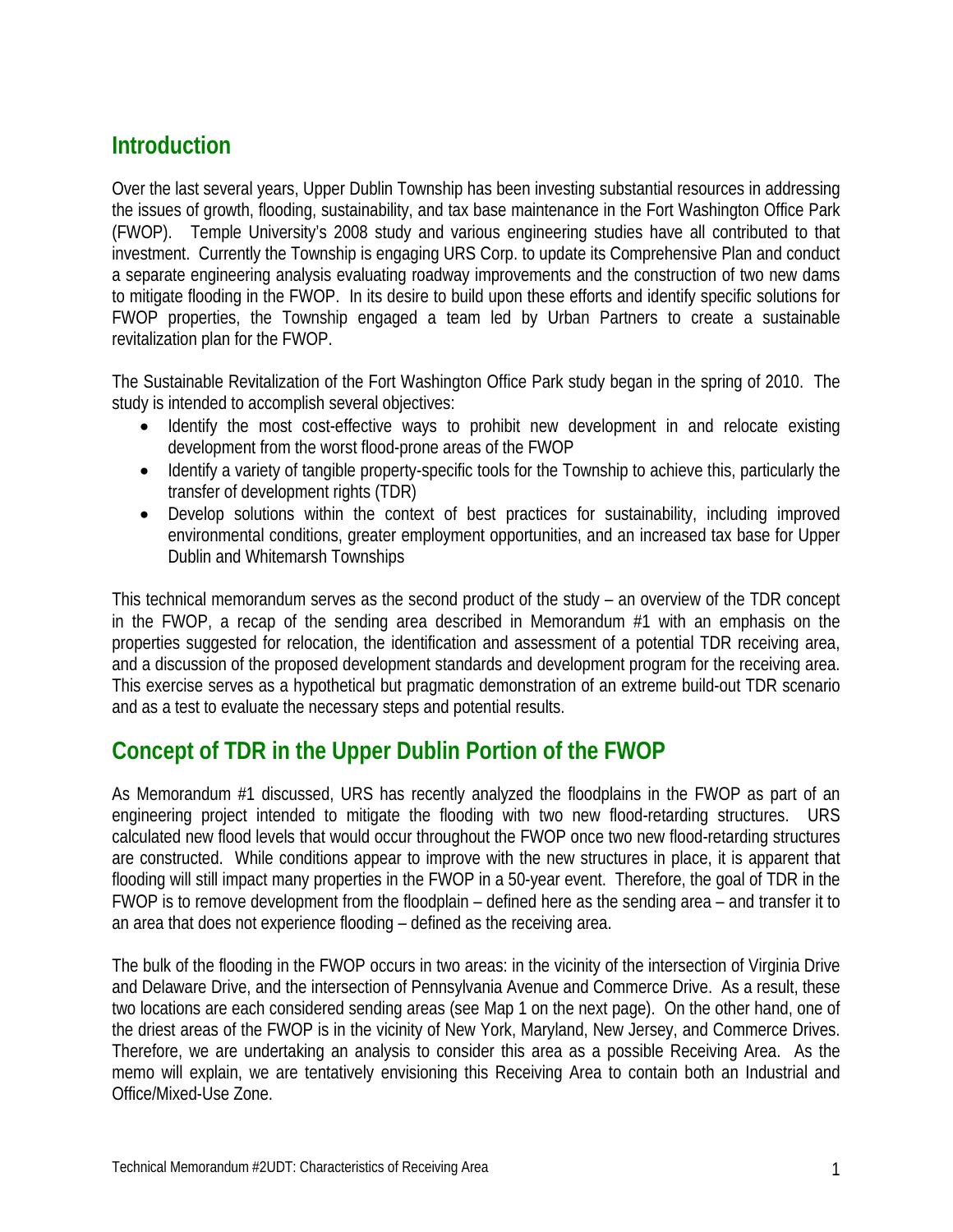

**Map 1. TDR Concept in the Upper Dublin Portion of the FWOP: Sending Areas and Receiving Area.**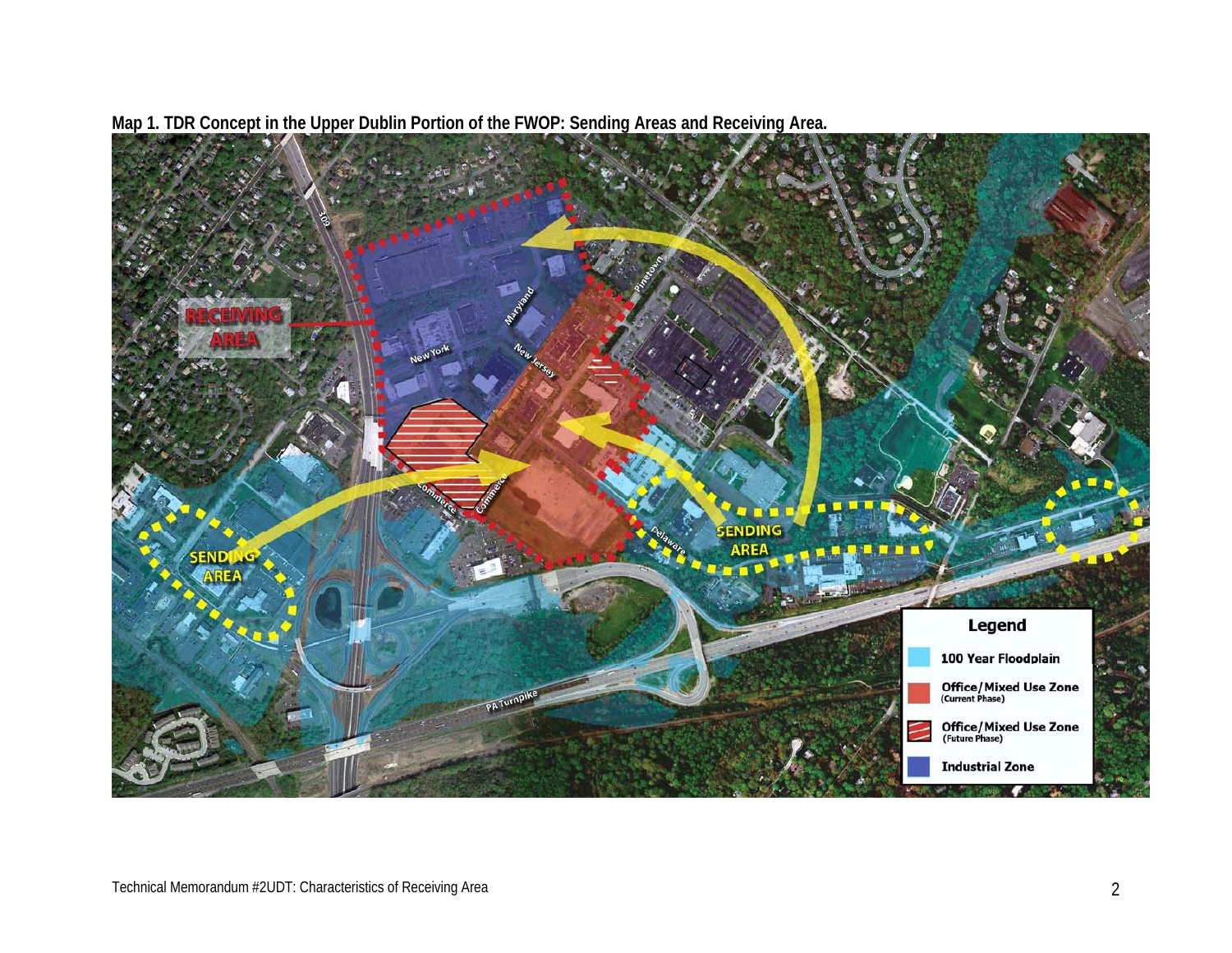The challenge will be to adequately accommodate the office and industrial square footage from the sending area as well as additional mixed-use development necessary to incentivize the transfer of development rights.

# **Receiving Area**

As previously identified, the Upper Dublin Receiving Area is proposed for the non-flooding area of the FWOP that includes New York Drive, Maryland Drive, New Jersey Drive, and part of Commerce Drive in the vicinity of the intersection with Delaware Drive (see Map 2).

To assess the maximum potential for creating value for potential transfer of development from the Upper Dublin Sending Area properties, we have considered the concept of increasing the density of development in the proposed Receiving Area when the use of this increased density is linked to the reduction of development (transfer of development) from Sending Area properties.

To appropriately accommodate these different land uses in the Sending Area, we are suggesting two zones within the Upper Dublin Receiving Area – an Office/Mixed-Use Zone and an Industrial Zone. Some level of redevelopment will be required in both zones to successfully implement this TDR arrangement although much more in the Office/Mixed-Use Zone to make the concept financially feasible.



# **Map 2. Location of the Proposed Receiving Area and Zones.**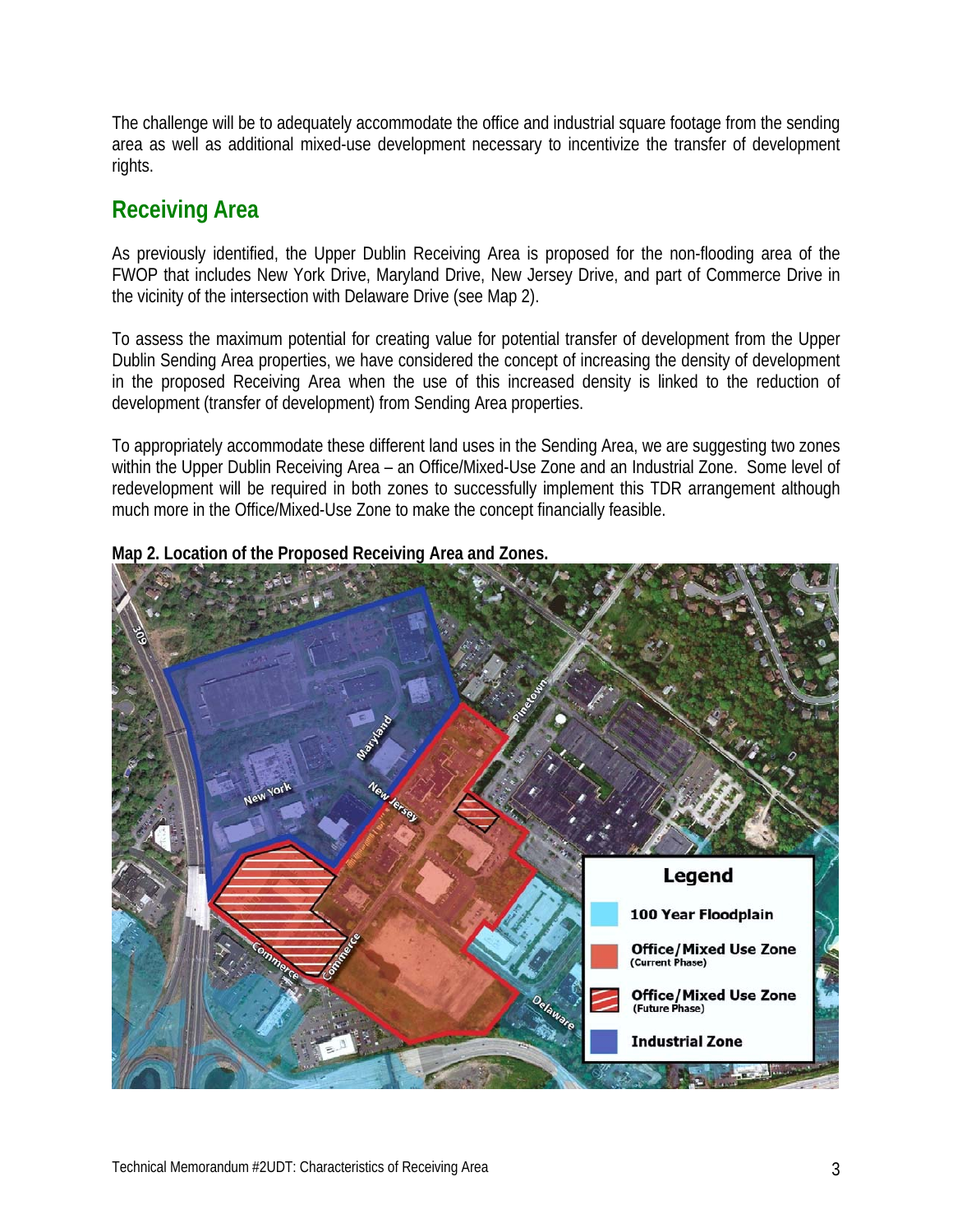# **Office/Mixed-Use Zone and Hypothetical Development Program**

The hypothetical Office/Mixed-Use Zone involves dividing the area into four quadrants centered on the intersection of Commerce Drive and Delaware Drive (see Map 3). Within each of these quadrants – southeast, northeast, northwest, and southwest – are a variety of existing buildings as well as a large vacant parcel, which will be a key element of the TDR receiving area concept (see Table 1 on next page).



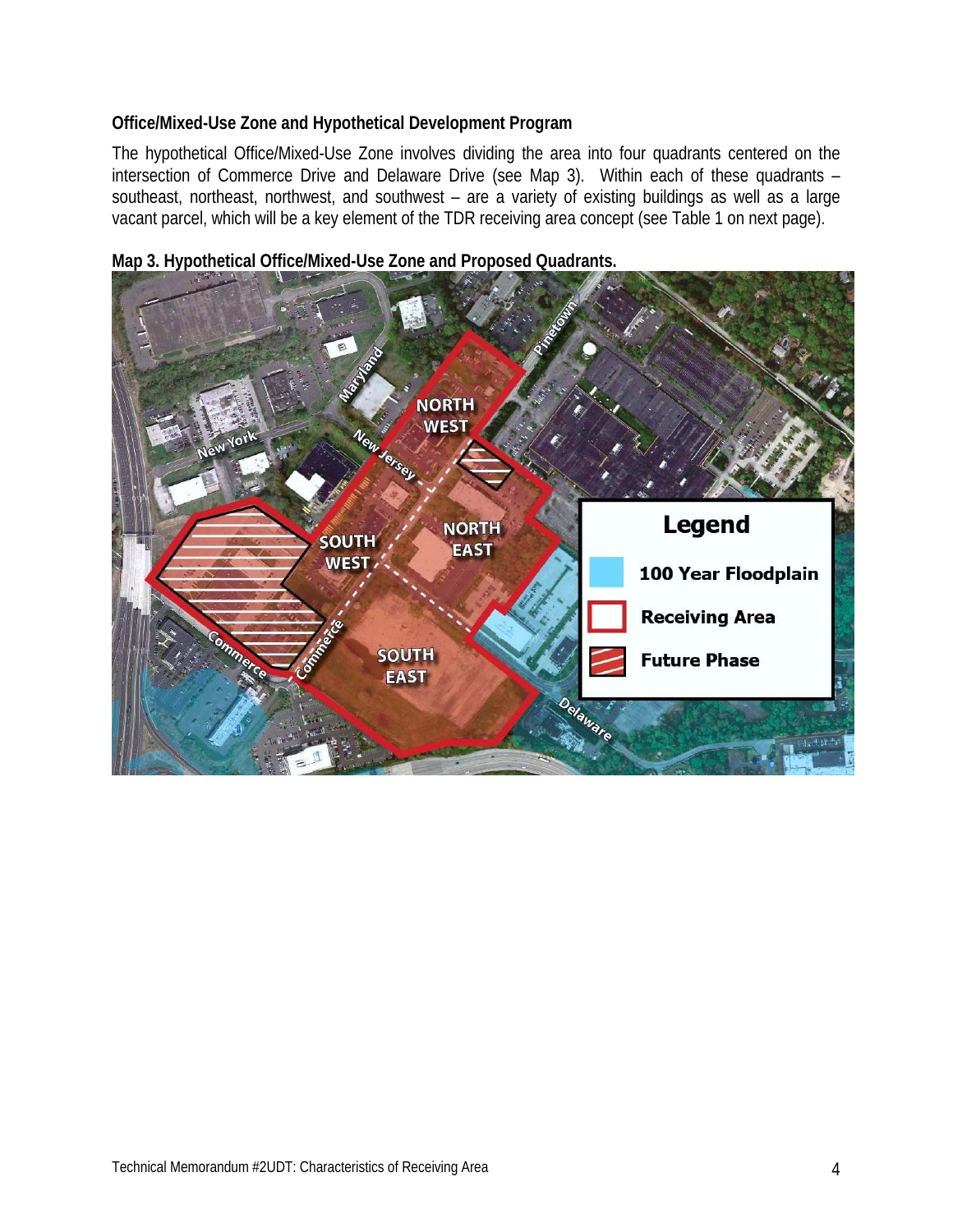|                           |                           |                                    | <b>Building</b> | Land Sq. |                        |             | Owner/         |                        |
|---------------------------|---------------------------|------------------------------------|-----------------|----------|------------------------|-------------|----------------|------------------------|
| <b>Address</b>            | <b>Street</b>             | Owner                              | Sq. Ft.         | Ft.      | <b>Major Tenants</b>   | <b>Type</b> | <b>Tenant</b>  | <b>Proposed Action</b> |
| <b>Southeast Quadrant</b> |                           |                                    |                 |          |                        |             |                |                        |
|                           |                           | William                            |                 |          |                        |             |                |                        |
| 375                       | Commerce<br><b>Drive</b>  | Weinberg<br><b>Trustee</b>         | N/A             |          | Vacant Land            | Office      | Vacant<br>Land |                        |
|                           |                           |                                    |                 | 603,306  |                        |             |                | Redevelop              |
| <b>Northeast Quadrant</b> |                           |                                    |                 |          |                        |             |                |                        |
|                           | Commerce                  | Harleysville<br><b>Real Estate</b> |                 |          | Temple                 |             | Landlord-      |                        |
| 401                       | <b>Drive</b>              | Group                              | 44,420          | 153,767  | University             | Office      | Owned          | Redevelop              |
|                           |                           |                                    |                 |          |                        |             |                |                        |
|                           | Commerce                  |                                    |                 |          | McMahon                |             | Owner-         | Remain/Add             |
| 425                       | Drive                     | 425 Associates                     | 34,000          | 174,240  | Assoc.                 | Office      | Occupant       | Parking                |
| <b>Northwest Quadrant</b> |                           |                                    |                 |          |                        |             |                |                        |
|                           |                           |                                    |                 |          | Chapel Steel,          |             |                |                        |
| 414                       | Commerce                  | Liberty                            | 40,922          | 177,725  | Proxus, Pulte<br>Homes | Office      | Landlord-      | Remain/Add New         |
|                           | <b>Drive</b>              | Property LP<br>Michael J &         |                 |          |                        |             | Owned          | Development            |
|                           | Pinetown                  | Deborah                            |                 |          |                        |             | Owner-         |                        |
| 500                       | Road                      | Howley                             | 2,154           | 30,000   | N/A                    | Residential | Occupant       | Redevelop              |
|                           | Pinetown                  | 510 Pinetown                       |                 |          | Ft. Washington         |             | Landlord-      |                        |
| 510                       | Road                      | <b>Rd Associates</b>               | 3,388           | 30,000   | Veterinary             | Office      | Owned          | Redevelop              |
|                           |                           | Corstan                            |                 |          |                        |             |                |                        |
|                           | Pinetown                  | International                      |                 |          | Robert                 |             | Landlord-      |                        |
| 520                       | Road                      | LTD                                | 2,974           | 30.000   | Knobler, MD            | Office      | Owned          | Redevelop              |
|                           | <b>Southwest Quadrant</b> |                                    |                 |          |                        |             |                |                        |
|                           |                           | <b>Union Electric</b>              |                 |          |                        |             |                |                        |
|                           | Commerce                  | Contracting                        |                 |          |                        | Warehouse   | Owner-         |                        |
| 350                       | <b>Drive</b>              | Co.                                | 6,425           | 55,173   | <b>Union Electric</b>  | /flex       | Occupant       | Redevelop Portion      |
|                           |                           |                                    |                 |          | Archway                |             |                |                        |
|                           | Commerce                  | Endeavor                           |                 |          | Insurance,             |             | Owner-         |                        |
| 370                       | <b>Drive</b>              | <b>Realty Mgt LLC</b>              | 12,500          | 64,077   | Westrum                | Office      | Occupant       | Redevelop              |
|                           | Commerce                  | Bongiovanni                        |                 |          |                        |             | Landlord-      | Remain/Add             |
| 390                       | <b>Drive</b>              | Properties LLC                     | 1,232           | 10,152   | <b>Kramer Marks</b>    | Office      | Owned          | Parking                |
|                           | Commerce                  |                                    |                 |          |                        |             | Landlord-      |                        |
| 410                       | Drive                     | Harc Group II                      | 20.849          | 100,188  | <b>YMCA</b>            | Office      | Owned          | Redevelop              |

**Table 1. Existing Receiving-Area Properties in the Hypothetical Office/Mixed-Use Zone.**

As the table indicates, we are suggesting a variety of future actions for Receiving Area properties to accommodate the transfer of office space from the Sending Area and provide additional mixed-use space to increase land value in the Receiving Area. To encourage this more intensive development, we are proposing the following significant changes from current EC zoning for this area, but only when accompanied by Transfer of Development from the Sending Area:

- Allowable impervious surface increased to 85%
- A defined amount of residential use allowed in the district
- Height limit increased to six stories for residential and hotel
- Retail/office parking ratio reduced to 3.8 spaces per 1,000 SF

We have applied these proposed revised standards to the core of the hypothetical Office/Mixed-Use Zone to determine the likely redevelopment that would be incentivized by these new standards. See Table 2 for a detailed hypothetical development program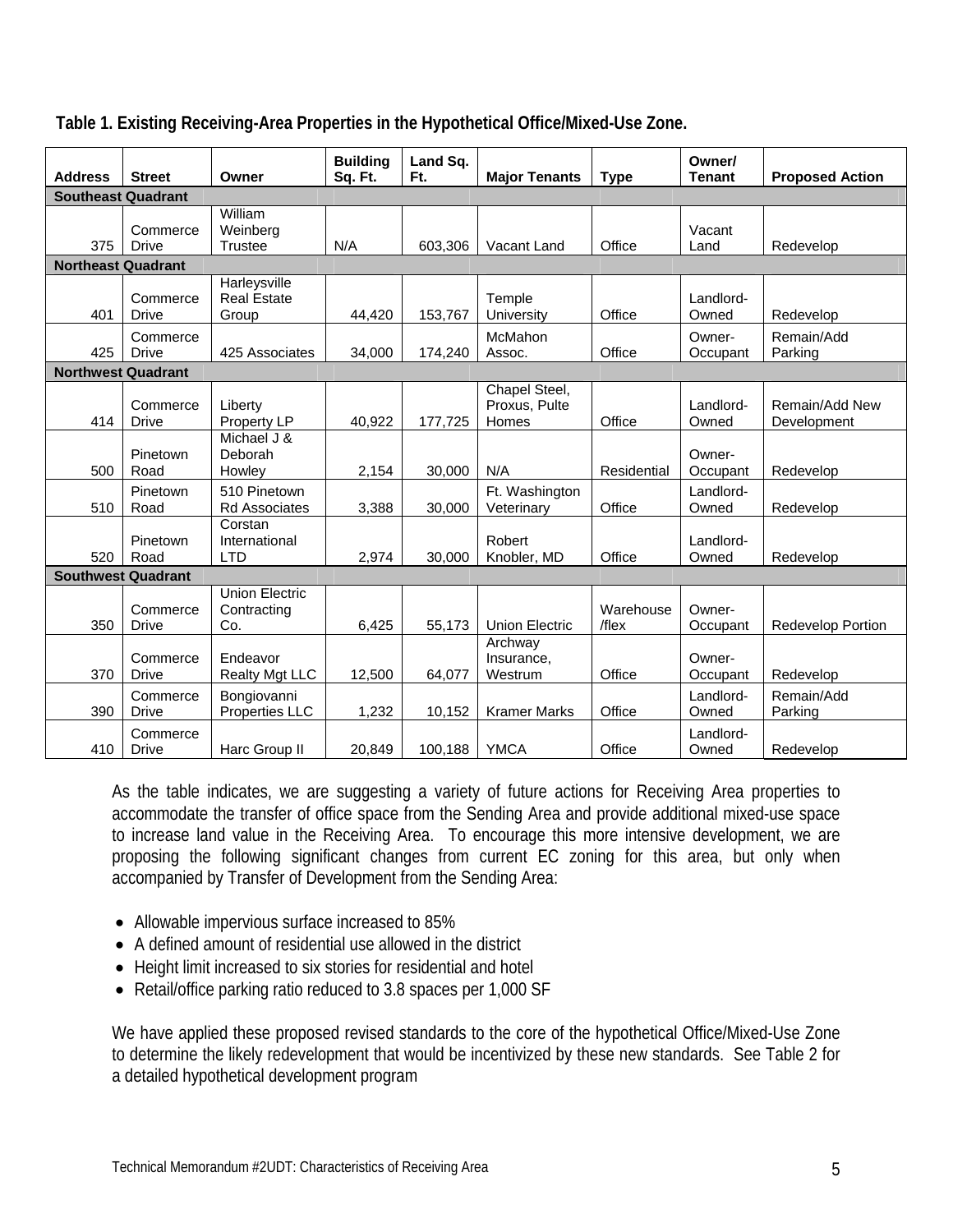|                                     |                         |           | <b>Building</b><br>(SF) | <b>Buildout</b><br><b>Potential (SF)</b> | <b>Proposed Development Under</b>                             | TDR-            | <b>Net TDR</b>   |
|-------------------------------------|-------------------------|-----------|-------------------------|------------------------------------------|---------------------------------------------------------------|-----------------|------------------|
| <b>Address</b>                      | <b>Current Use</b>      | Land (SF) | <b>Current</b>          | <b>Current Zoning</b>                    | <b>TDR</b>                                                    | <b>Based SF</b> | <b>Increment</b> |
| <b>Southeast Quadrant</b>           |                         |           |                         |                                          |                                                               |                 |                  |
| 375 Commerce                        | Vacant Land             | 603,306   |                         |                                          | 200 Units Multi-family<br><b>Residential/6 Floors</b>         | 240,000         |                  |
|                                     |                         |           |                         |                                          | One 4-Story Office Building With<br>Retail On Square          | 120,000         |                  |
|                                     |                         |           |                         |                                          | 3-Story Office Buildings                                      | 105,000         |                  |
| <b>Quadrant Total</b>               |                         | 603,306   |                         | 210,000                                  |                                                               | 465,000         | 255,000          |
| <b>Northeast Quadrant</b>           |                         |           |                         |                                          |                                                               |                 |                  |
| 401 Commerce                        | One-Story Office        | 153,767   | 45,000                  | 54,000                                   | Replace 401 Commerce With<br>One 4-Story Office Building      | 120,000         |                  |
| 425 Commerce                        | One-Story Office        | 174,240   | 34,000                  | 61,000                                   | With Retail On Square; Some<br>Parking On 425 Commerce        |                 |                  |
|                                     |                         |           |                         |                                          | Retain 425 Commerce                                           | 34,000          |                  |
| <b>Quadrant Total</b>               |                         | 328,007   | 79,000                  | 115,000                                  |                                                               | 154,000         | 39,000           |
| <b>Northwest Quadrant</b>           |                         |           |                         |                                          |                                                               |                 |                  |
| 414 Commerce                        | One- & Two-Story Office | 177,725   | 40,922                  | 62,000                                   | Assemble Parcels; Demolish<br><b>Three Smaller Structures</b> |                 |                  |
| 500 Pinetown                        | Home                    | 30,000    | 2,154                   | 9,000                                    | Retain 414 Commerce Office<br><b>Building</b>                 | 40,922          |                  |
| 510 Pinetown                        | Veterinary              | 30,000    | 3,380                   | 9,000                                    | Add 3-Story Office Building                                   | 75,000          |                  |
| 520 Pinetown                        | <b>Two-Story Office</b> | 30,000    | 2,975                   | 9,000                                    |                                                               |                 |                  |
| <b>Quadrant Total</b>               |                         | 267,725   | 49,431                  | 89,000                                   |                                                               | 115,922         | 26,922           |
| <b>Southwest Quadrant</b>           |                         |           |                         |                                          |                                                               |                 |                  |
| 350 Commerce<br>(Partial)           | Vacant Land             | 25,000    |                         | 7,000                                    | 120-Room Hotel/6 Floors                                       | 60,000          |                  |
| 370 Commerce                        | One-Story Office        | 64,077    | 12,500                  | 22,000                                   | One 4-Story Office Building With<br>Retail On Square          | 88,000          |                  |
| 390 Commerce                        | Two-Story Office        | 10,152    | 1,232                   | 1,232                                    | Retain 390 Office--Share Parking                              | 1,232           |                  |
| 410 Commerce                        | One-Story Office        | 100,188   | 20,849                  | 35,000                                   | <b>Office/Hotel Shared Parking</b><br>Adjustment              |                 |                  |
| <b>Quadrant Total</b>               |                         | 199,417   | 34,581                  | 65,232                                   |                                                               | 149,232         | 84,000           |
| Total Program-<br><b>11 Parcels</b> |                         | 1,398,455 | 163,012                 | 479,232                                  |                                                               | 884,154         | 404,922          |

# **Table 2. Hypothetical Development Program for the Office/Mixed-Use Zone.**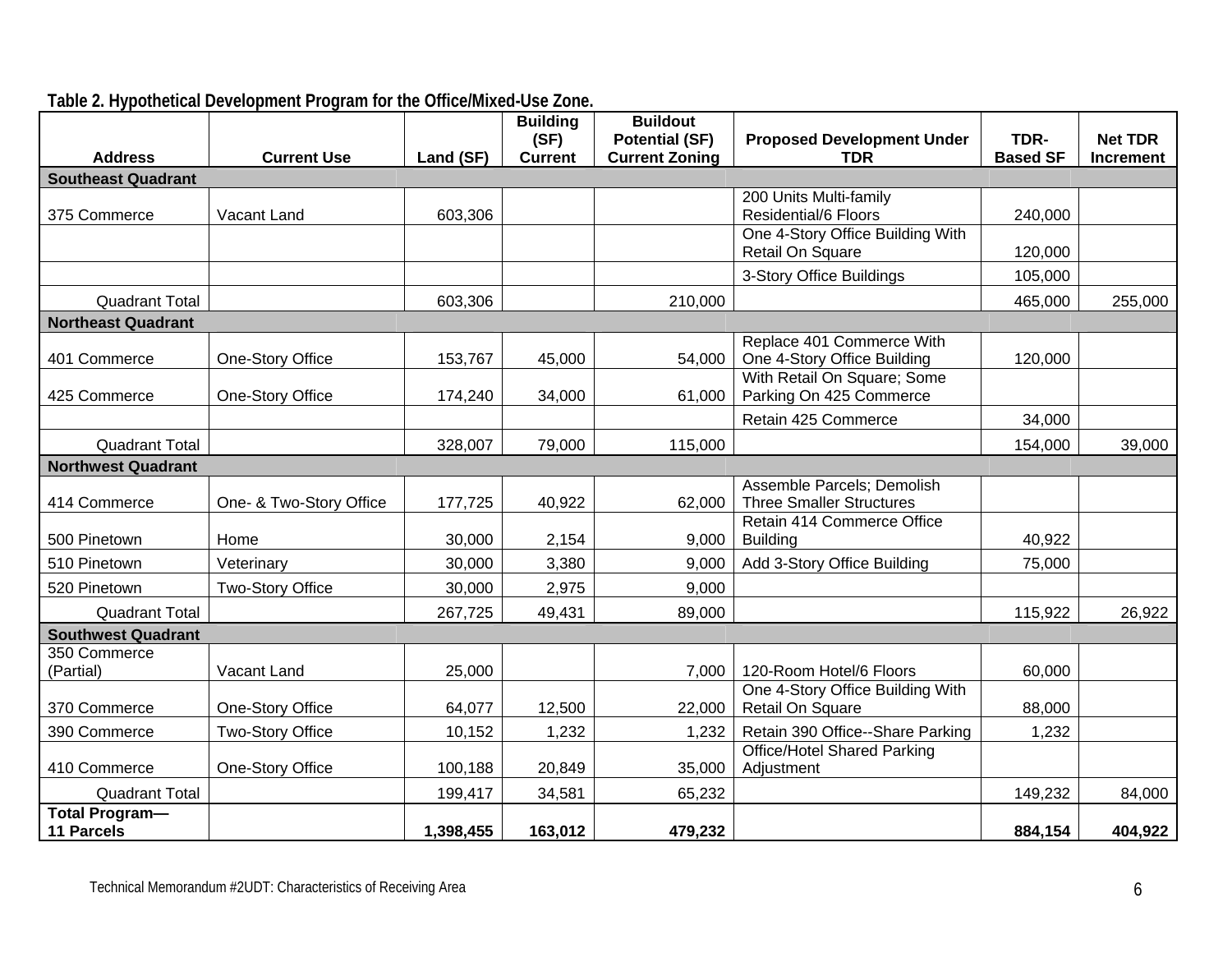

**Map 4. Conceptual Site Plan for the Hypothetical Office/Mixed-Use Zone Development Program.**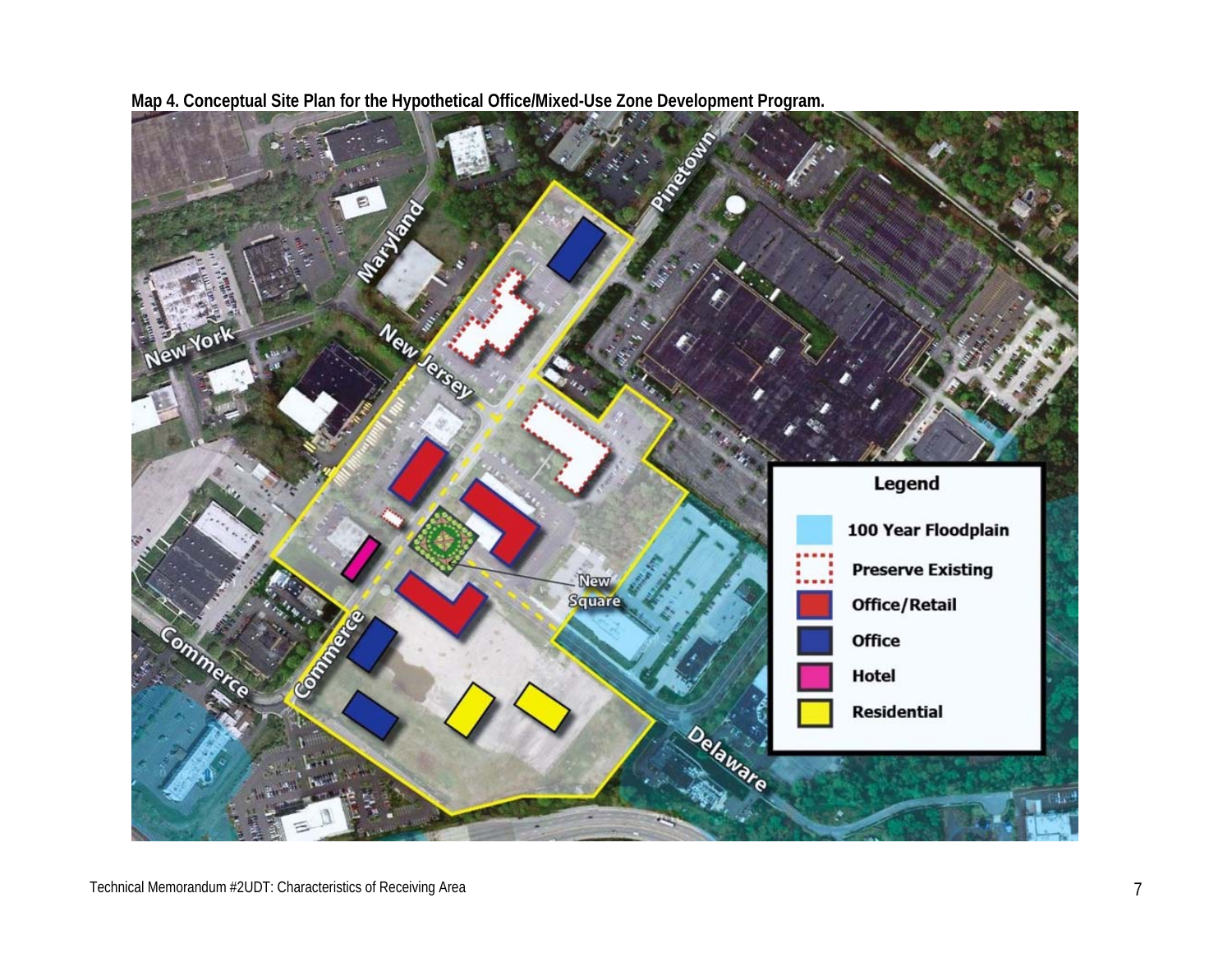# Southeast Quadrant

Starting with the Southeast Quadrant, the sole property is 375 Commerce Drive, a vacant 603,000 squarefoot parcel. Being vacant and located at a key FWOP intersection, this parcel will be a critical component of the proposed TDR development concept and a suggested first phase. A small portion of this parcel is located within the 100-year floodplain; however, we assume that this area would be devoted to the 15% non-impervious surface requirement.

The hypothetical model of development for this site includes:

- 2 100-unit 6-story residential buildings
- 14-story office building of 120,000 SF with first floor retail facing the proposed central square
- 2 smaller office buildings totaling 105,000 SF

This site would be surface parked.

#### Northeast Quadrant

The Northeast Quadrant, across Delaware Drive, consists of two large office-use parcels at 401 and 425 Commerce Drive. Because of the location on the proposed square and the low density nature of 401 Commerce, we are recommending this parcel be redeveloped into a larger and higher-density structure. At the same time we suggest that 425 Commerce remain as-is, but increase its parking supply to accommodate the increased parking demand from the redeveloped 401 Commerce. Under this proposed development scenario, the 45,000 SF one-story office building would be replaced by a 4-story office building of 120,000 SF with first floor retail facing the proposed central square.

#### Northwest Quadrant

The Northwest Quadrant consists of several small residential-size parcels and a large office-use parcel (414 Commerce) at the corner of New Jersey Drive and Commerce Drive. Because of the size of the three smaller parcels, we are suggesting that they be redeveloped in association with some surplus land from 414 Commerce to accommodate a new 75,000 SF office building. At the same time, we are suggesting that 414 Commerce remain, but that some of its land be used for parking to accommodate the new structure.

#### Southwest Quadrant

The Southwest Quadrant also contains four parcels of a variety of sizes and uses. The largest is 410 Commerce Drive. To further increase the density of the Receiving Area, we are suggesting in this scenario that this single-story property (two buildings) be redeveloped. The neighboring small structure at 390 Commerce Drive is suggested to remain in place and break up the mass of the proposed new buildings. There is room at the rear of the property for additional surface parking and a parking connector that would created a full shared parking resource within this quadrant. 370 Commerce is a mid-size one-story office building that we suggest be redeveloped at a higher density. Its neighbor – 350 Commerce – includes undeveloped acreage that could be added to this parcel.

The hypothetical new development in this quadrant would include:

- 1 120-room hotel
- 14-story office building of 88,000 SF with first floor retail facing the proposed central square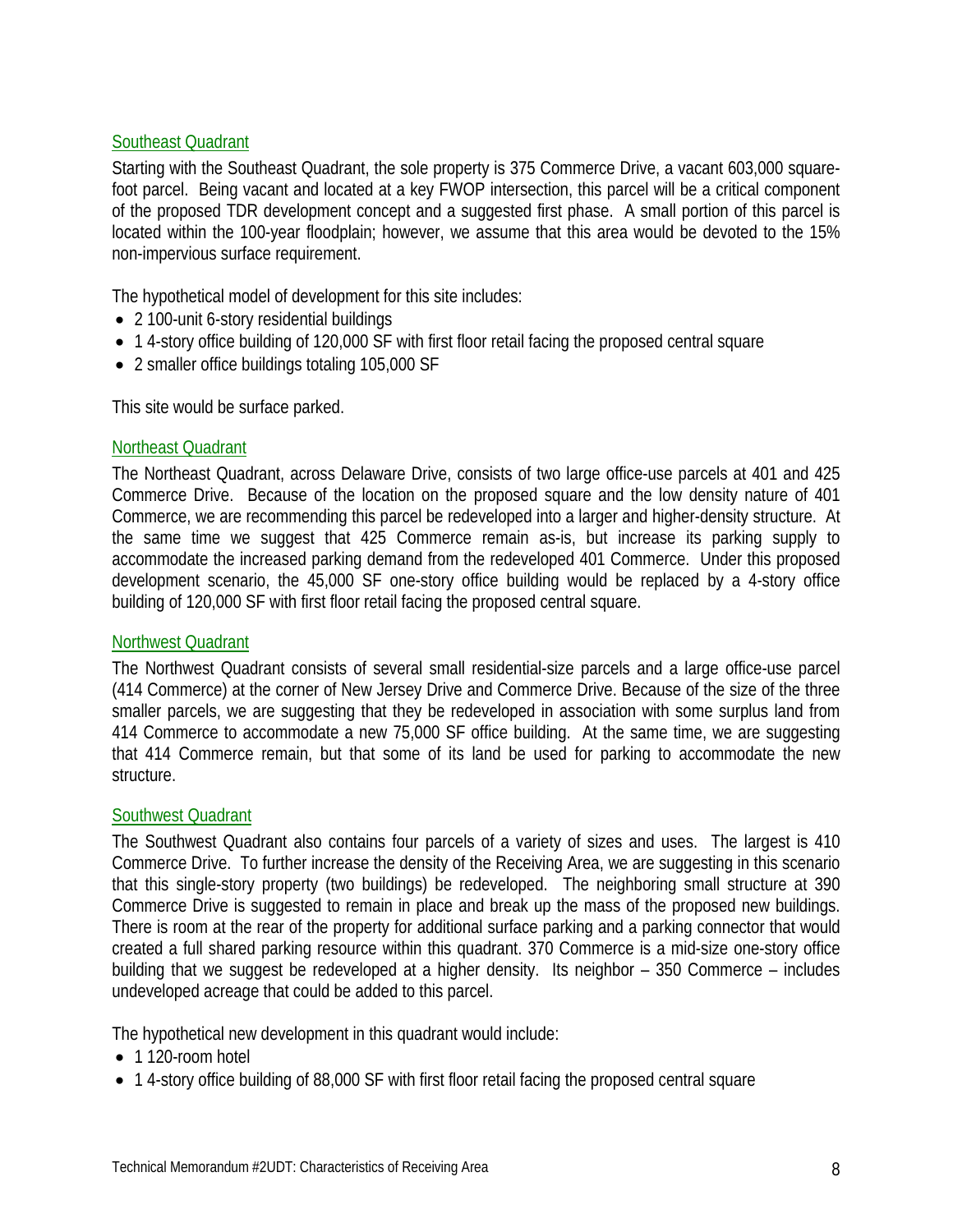# **Industrial Zone**

Suggested TDR action for the hypothetical Industrial Zone is far less complex than the Office/Mixed-Use Zone. The Industrial Zone contains 14 properties on New York, Maryland, and New Jersey Drives (see Table 3).

| <b>Address</b> | <b>Street</b>                        | Owner                                 | <b>Building</b><br>Sq. Ft. | Land<br>Sq. Ft. | <b>Major Tenants</b>                                                                                | <b>Type</b>    | Owner/<br><b>Tenant</b> |
|----------------|--------------------------------------|---------------------------------------|----------------------------|-----------------|-----------------------------------------------------------------------------------------------------|----------------|-------------------------|
| 400            | Maryland<br><b>Drive</b>             | <b>Timoney Knox</b><br>Hasson & Weand | 22,086                     | 87,120          | <b>Timoney Knox</b>                                                                                 | Office         | Owner-<br>Occupant      |
| 425            | Maryland<br><b>Drive</b>             | Donald & June<br>Feith                | 16,782                     | 91,476          | <b>Feith Systems</b>                                                                                | Warehouse/flex | Owner-<br>Occupant      |
| 455            | Maryland<br><b>Drive</b>             | 455 Properties LP                     | 51,158                     | 240,451         | Gate 1                                                                                              | Warehouse/flex | Landlord-<br>Owned      |
| 465            | Maryland<br><b>Drive</b>             | <b>CMT Properties LP</b>              | 21,000                     | 91,476          | Javan Engineering                                                                                   | Warehouse/flex | Owner-<br>Occupant      |
| 470            | Maryland<br><b>Drive</b>             | 455 Properties LP                     | 23,000                     | 107,593         | <b>Eastern National</b><br>(printing)                                                               | Warehouse/flex | Landlord-<br>Owned      |
| 470            | Maryland<br><b>Drive</b>             | The McKeon<br>Family LP               | 22,325                     | 110,642         | Vacant Land                                                                                         | Warehouse/flex | Vacant<br>Land          |
| 500            | Maryland<br><b>Drive</b>             | <b>WP Fort</b><br>Washington LP       | 151,000                    | 559,746         | FedEx                                                                                               | Warehouse/flex | Landlord-<br>Owned      |
| 270            | <b>New</b><br>Jersey<br><b>Drive</b> | Amy Gitlin &<br>Michelle Brody        | 25,000                     | 146,797         | Gerhard<br>Appliances                                                                               | Warehouse/flex | Landlord-<br>Owned      |
| 275            | <b>New</b><br>Jersey<br><b>Drive</b> | <b>NJD Realty</b><br>Partnership LP   | 56,888                     | 191,228         | <b>UD School District</b>                                                                           | Warehouse/flex | Landlord-<br>Owned      |
| 230            | New York<br><b>Drive</b>             | <b>Myer Realty</b><br>Associates LP   | 21,090                     | 107,158         | Beemer                                                                                              | Warehouse/flex | Landlord-<br>Owned      |
| 235            | New York<br><b>Drive</b>             | 235 New York<br>Drive LP              | 21,390                     | 101,059         | Vacant Building                                                                                     | Warehouse/flex | Vacant                  |
| 240            | New York<br><b>Drive</b>             | 240 New York<br>Drive Assoc LP        | 31,508                     | 128,502         | Altman Investment<br>Partners, Lakeside<br>Youth Service,<br><b>Allied Construction</b><br>Services | Office         | Owner-<br>Occupant      |
| 245            | New York<br><b>Drive</b>             | <b>Birnhak Realty LP</b>              | 11,646                     | 91,476          | <b>Weight Watchers</b>                                                                              | Warehouse/flex | Owner-<br>Occupant      |
| 260            | New York<br><b>Drive</b>             | 260 NYD LLC                           | 24,032                     | 116,741         | Bartolomeo Pio                                                                                      | Warehouse/flex | Landlord-<br>Owned      |

|  | Table 3. Existing Receiving-Area Properties in the Industrial Zone. |  |  |  |
|--|---------------------------------------------------------------------|--|--|--|
|  |                                                                     |  |  |  |
|  |                                                                     |  |  |  |

Vacant buildings and/or vacant land in this area could be found to provide space for and accommodate the 28,000 square feet of industrial uses to be relocated from the Sending Area.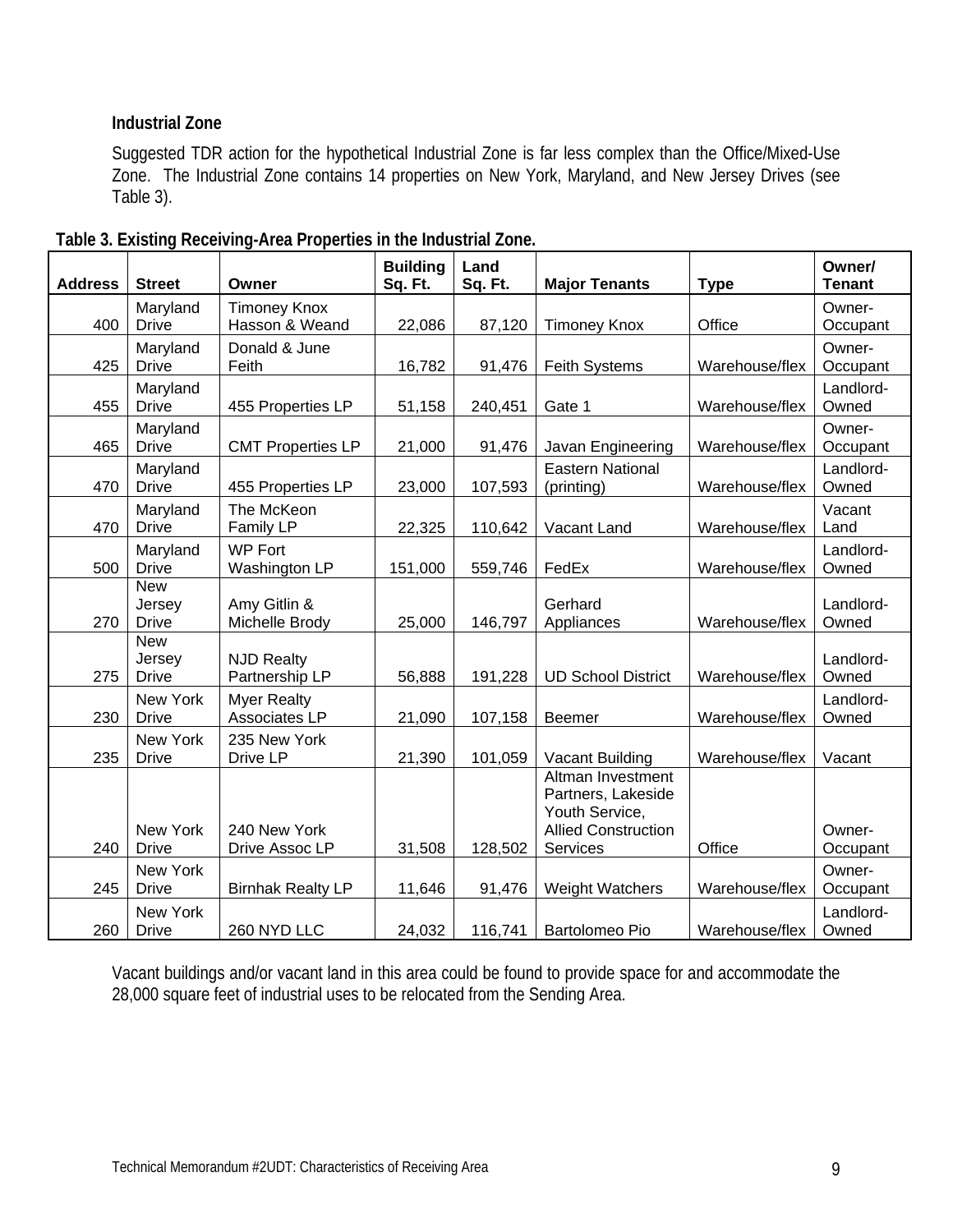# **Sending Area**

# **Sending Area Background Review**

To review characteristics of the Sending Area, described in detail in Memorandum #1, there are a total of 18 developed properties in the Upper Dublin Township portion of the FWOP in the current 50-year floodplain, (see Table 4). The colors indicate the status of the properties once the flood-retarding structures are built: the properties in pink are those that will be in the 25-year floodplain post-structure construction; properties in orange will remain in the 50-year floodplain; properties in blue will be downgraded to the 100-year floodplain; and the property in green will be downgraded to outside the 100 year floodplain, posing the least flooding threat.

| <b>Address</b> | <b>Street</b>         | Owner                                 | <b>Building</b><br>Sq. Ft. | <b>Major Tenants</b>                     | <b>Type</b>       |
|----------------|-----------------------|---------------------------------------|----------------------------|------------------------------------------|-------------------|
|                | Pennsylvania          |                                       |                            | <b>Vacant Service</b>                    |                   |
| 475            | Avenue                | 475 Pennsylvania Ave LLC              | 1,392                      | <b>Station</b>                           | <b>Industrial</b> |
|                | Pennsylvania          |                                       |                            |                                          |                   |
| 515            | Avenue                | <b>HUB Properties Trust</b>           | 83,998                     | Amtech, Futura                           | Office            |
|                | Pennsylvania          |                                       |                            | <b>Chestnut Hill</b>                     |                   |
| 535            | Avenue                | <b>HUB Properties Trust</b>           | 30,160                     | Hospital, Remax                          | <b>Office</b>     |
|                |                       |                                       |                            | <b>Abria Health</b>                      |                   |
|                |                       |                                       |                            | Care (430), Tot                          |                   |
| 430/440        | Virginia Drive        | Agnew C N Jr Trustee                  | 17,436                     | Time, Fastenal<br>(440)                  | Office/Ind.       |
|                |                       |                                       |                            | CHI Systems,                             |                   |
|                |                       |                                       |                            | Primerica Co.,                           |                   |
|                |                       |                                       |                            | Jan-Pro Cleaning                         |                   |
|                |                       |                                       |                            | Systems, Color                           |                   |
|                |                       |                                       |                            | <b>Chief Painters,</b>                   |                   |
|                |                       |                                       |                            | <b>REIT</b><br>Management &              |                   |
| 1035           | Virginia Drive        | <b>HUB Properties Trust</b>           | 30,720                     | Research                                 | <b>Office</b>     |
|                | Commerce              |                                       |                            |                                          |                   |
| 135            | <b>Drive</b>          | 135 Commerce Inc. PA Corp.            | 144,908                    | <b>B&amp;I Auto</b>                      | <b>Industrial</b> |
| 425            | <b>Delaware Drive</b> | Savino Costanzo, Granite Galleria     | 21,058                     | <b>Granite Galleria</b>                  | <b>Industrial</b> |
|                | Pennsylvania          |                                       |                            | <b>Clean Machine</b>                     |                   |
| 471            | Avenue                | <b>Elliott &amp; Andrew Goldstein</b> | 4,720                      | <b>Car Wash</b>                          | Industrial        |
|                |                       |                                       |                            | <b>IRI Information</b>                   |                   |
|                |                       |                                       |                            | Resources, Inc.,<br><b>First Managed</b> |                   |
|                |                       |                                       |                            | Care                                     |                   |
|                |                       |                                       |                            | <b>Option/Active</b>                     |                   |
| 475            | <b>Virginia Drive</b> | <b>HUB Properties Trust</b>           | 65,280                     | Care                                     | <b>Office</b>     |
|                |                       | William Weinberg Trustee - Marc       |                            | Marketing                                |                   |
| 565            | <b>Virginia Drive</b> | G. Weinberg                           | 14,868                     | <b>Systems Group</b>                     | <b>Office</b>     |

**Table 4. FWOP Upper Dublin Township Properties in the Existing 50-year Floodplain.**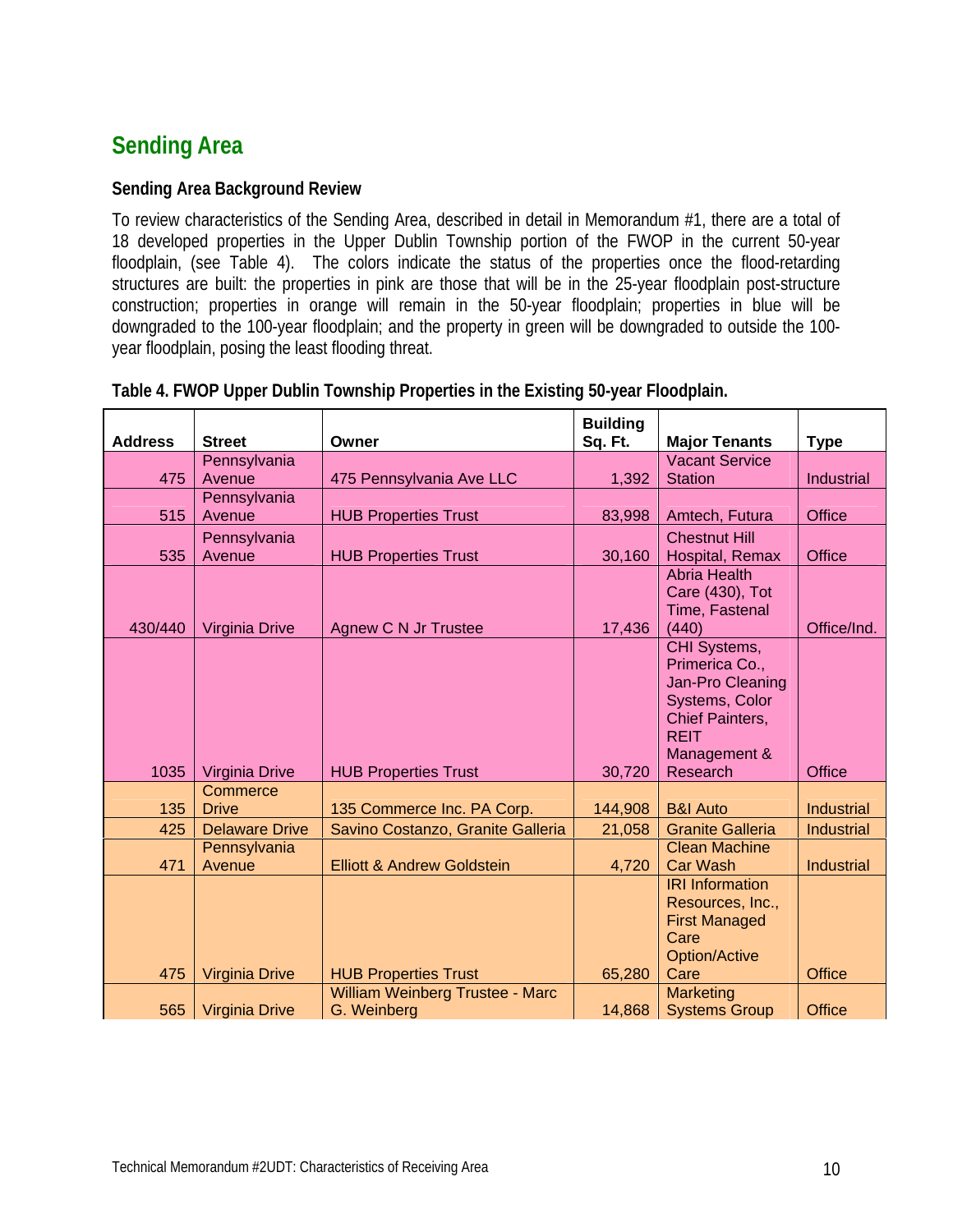|                |                |                                   | <b>Building</b> |                                                                                     |             |
|----------------|----------------|-----------------------------------|-----------------|-------------------------------------------------------------------------------------|-------------|
| <b>Address</b> | <b>Street</b>  | Owner                             | Sq. Ft.         | <b>Major Tenants</b>                                                                | <b>Type</b> |
|                | Commerce       |                                   |                 |                                                                                     |             |
| 155            | <b>Drive</b>   | Heritage Design Center LP         | 25,088          |                                                                                     | Industrial  |
|                | Commerce       |                                   |                 | <b>Best Western</b>                                                                 |             |
| 285            | <b>Drive</b>   | Vihor F W LP                      | 71,503          | Hotel, Subway                                                                       | Hotel       |
|                |                |                                   |                 | <b>McNeil</b>                                                                       |             |
| 420            | Delaware Drive | <b>Liberty Property LP</b>        | 64,836          | <b>Pharmaceuticals</b>                                                              | Office      |
|                |                |                                   |                 | Dental/Medical                                                                      |             |
|                | Pennsylvania   |                                   |                 | Offices, Smiles                                                                     |             |
| 467            | Avenue         | 467 Pennsylvania LLC              | 32,464          | Café                                                                                | Office      |
| 525            | Virginia Drive | <b>SNH Medical Office Prop TR</b> | 129,704         | <b>VACANT</b>                                                                       | Vacant      |
| 555            | Virginia Drive | <b>Nesbitt Graphics Inc.</b>      | 10,864          | <b>Nesbitt Graphics</b>                                                             | Industrial  |
|                |                |                                   |                 | <b>Jaguar Printing</b><br>(1240), Bassman<br>Laserow & Co.,<br><b>Vantage Point</b> |             |
| 1240/1250      | Virginia Drive | <b>Liberty Property LP</b>        | 45,252          | Bank (1250)                                                                         | Office/Ind. |
| 550            | Virginia Drive | 550 Virginia Dr LLC               | 16,944          | <b>Rush Gears</b>                                                                   | Industrial  |

**Table 4, cont. FWOP Upper Dublin Township Properties in the Existing 50-year Floodplain.** 

As Table 4 indicates, it is anticipated that there will be five properties in the 25-year floodplain and five properties in the 50-year floodplain within the Upper Dublin Township portion of the FWOP once the floodretarding structures are complete. These are the Upper Dublin Sending Area properties with which we are most concerned, as they will continue to receive the most frequent flooding and property damage even with the flood prevention structures in place. Therefore, it is these 10 properties that ideally would be the priorities for relocation of development value out of the Sending Area to the Receiving Area. The current development pattern of these 10 properties includes approximately 244,000 square feet of office space and 172,000 square feet of industrial space.

# **Hypothetical Action for Sending Area Properties**

To test a plan for these ten critical Upper Dublin Sending Area properties in terms of a suggested action, we must reassess each individual property regarding its owner's attitude about moving out of the Sending Area (see Table 5 on next page).

As the table shows, there are two basic responses among the ten Upper Dublin Sending Area propertyowners that have influenced the proposed actions for these properties: a desire to stay in the same location, or a willingness to consider moving. This has resulted in a variety of proposed actions based on the type of property, whether office or industrial, including the property remaining in the Sending Area, the property relocating to an industrial portion of the proposed receiving area, the property relocating to an office/mixed-use portion of the proposed receiving area, and the property being purchased for open space. Finally, for some properties, a suggested action remains unknown at this time.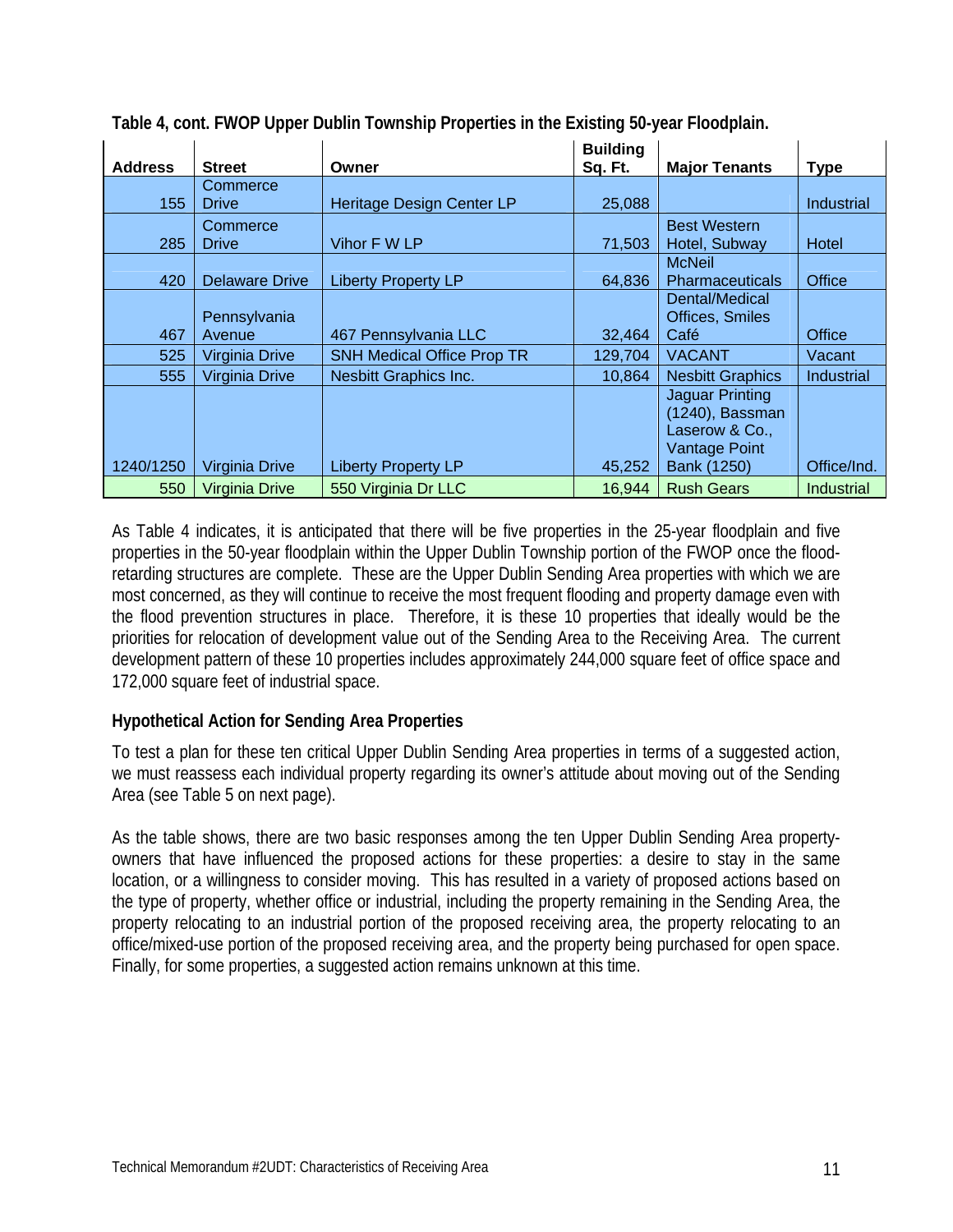| <b>Address</b> | <b>Street</b>                   | Owner                                                    | <b>Building</b><br>Sq. Ft. | <b>Major Tenants</b>                                                                                                                    | <b>Type</b>              | Owner/Tenant                   | Owner<br><b>Intends</b><br>to Stay | <b>Building</b><br>is Vacant | Owner<br>Would<br><b>Move</b> | Depth of<br><b>Flooding</b><br><b>During</b><br>50-year<br>Event (ft.)<br>Post-Dam | Proposed<br><b>Action</b>                                                            |
|----------------|---------------------------------|----------------------------------------------------------|----------------------------|-----------------------------------------------------------------------------------------------------------------------------------------|--------------------------|--------------------------------|------------------------------------|------------------------------|-------------------------------|------------------------------------------------------------------------------------|--------------------------------------------------------------------------------------|
|                | Pennsylvania                    | <b>HUB Properties</b>                                    |                            | Chestnut Hill Hospital,                                                                                                                 |                          |                                |                                    |                              |                               |                                                                                    |                                                                                      |
| 535            | Avenue                          | Trust                                                    | 30,160                     | Remax                                                                                                                                   | Office                   | Landlord-Owned                 | $\boldsymbol{X}$                   |                              |                               | 2.0                                                                                | ????                                                                                 |
| 515            | Pennsylvania<br>Avenue          | <b>HUB Properties</b><br><b>Trust</b>                    | 83,998                     | Amtech, Futura                                                                                                                          | Office                   | Landlord-Owned                 | $\boldsymbol{X}$                   |                              |                               | 1.5                                                                                | ????                                                                                 |
| 430/440        | Virginia Drive                  | Agnew C N Jr<br><b>Trustee</b>                           | 17,436                     | Abria Health Care<br>(430), Tot Time,<br>Fastenal (440)                                                                                 | Office/Ind.              | Landlord-Owned                 |                                    |                              | X                             | 2.1                                                                                | <b>Relocate to</b><br>Receiving--<br>Office/Mixed<br>Use $\&$<br>Industrial<br>Zones |
| 1035           | Virginia Drive                  | <b>HUB Properties</b><br><b>Trust</b>                    | 30,720                     | CHI Systems,<br>Primerica Co., Jan-Pro<br>Cleaning Systems,<br><b>Color Chief Painters,</b><br><b>REIT Management &amp;</b><br>Research | Office                   | Landlord-Owned                 |                                    |                              | X                             | 1.8                                                                                | <b>Relocate to</b><br>Receiving--<br>Office/Mixed<br>Use Zone                        |
|                | Pennsylvania                    | 475 Pennsylvania                                         |                            |                                                                                                                                         |                          |                                |                                    |                              |                               |                                                                                    | Purchase<br>for Open                                                                 |
| 475            | Avenue                          | Ave LLC                                                  | 1,392                      | <b>Vacant Service Station</b>                                                                                                           | Industrial               | Vacant                         |                                    | X                            |                               | 2.0                                                                                | Space                                                                                |
| 475            | Virginia Drive                  | <b>HUB Properties</b><br>Trust                           | 65,280                     | <b>IRI</b> Information<br>Resources, Inc., First<br><b>Managed Care</b><br><b>Option/Active Care</b>                                    | Office                   | Landlord-Owned                 | X                                  |                              |                               | 0.1                                                                                | Remain                                                                               |
| 135            | Commerce<br><b>Drive</b>        | 135 Commerce<br>Inc. PA Corp.                            |                            | <b>B&amp;I Auto</b>                                                                                                                     |                          | Owner-                         |                                    |                              |                               |                                                                                    | Remain                                                                               |
| 425            | <b>Delaware</b><br><b>Drive</b> | Savino Costanzo,<br><b>Granite Galleria</b>              | 144,908<br>21,058          | <b>Granite Galleria</b>                                                                                                                 | Industrial<br>Industrial | Occupant<br>Owner-<br>Occupant | X                                  |                              | X                             | 1.0<br>0.5                                                                         | <b>Relocate to</b><br>Receiving--<br>Industrial<br>Zone                              |
|                | Pennsylvania                    | <b>Elliott &amp; Andrew</b>                              |                            | <b>Clean Machine Car</b>                                                                                                                |                          | Owner-                         |                                    |                              |                               |                                                                                    |                                                                                      |
| 471            | Avenue                          | Goldstein                                                | 4,720                      | Wash                                                                                                                                    | Industrial               | Occupant                       | X                                  |                              |                               | 0.7                                                                                | Remain                                                                               |
| 565            | Virginia Drive                  | <b>William Weinberg</b><br>Trustee - Marc G.<br>Weinberg | 14,868                     | <b>Marketing Systems</b><br>Group                                                                                                       | Office                   | Landlord-Owned                 |                                    |                              | X                             | 0.4                                                                                | <b>Relocate to</b><br>Receiving--<br>Office/Mixed<br>Use Zone                        |

**Table 5. Proposed Action for FWOP Upper Dublin Township Sending-Area Properties.**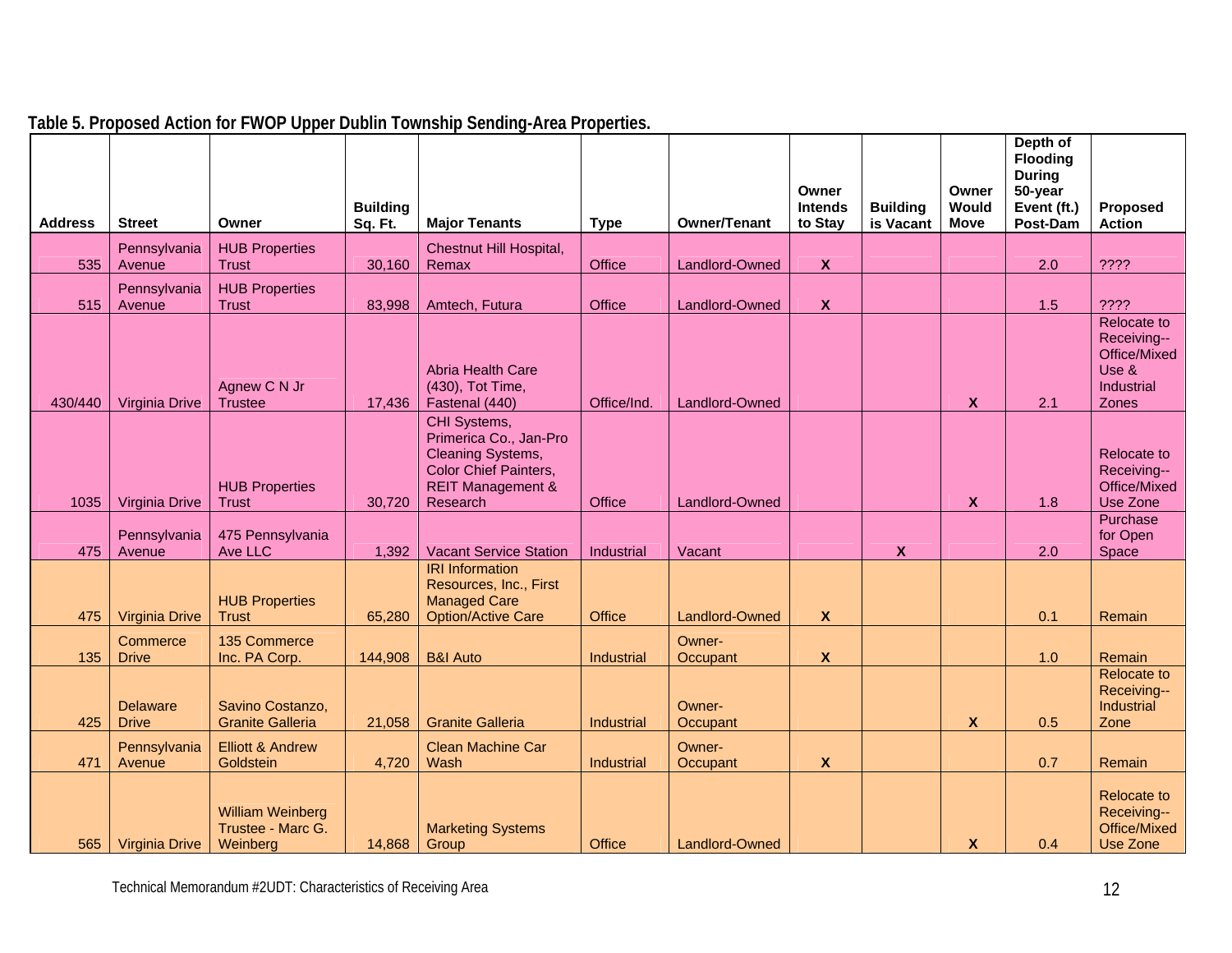#### Relocate to Receiving Area

Of the ten properties in the Upper Dublin portion of the Sending Area, four representing both office and industrial uses are suggested to relocate to the receiving area. While only one of the four is owneroccupied, all of the property owners expressed an interest in relocating their properties out of the Sending Area because of flooding. 440 Virginia Drive is a combination of office and industrial uses; therefore a portion of the development is recommended for the Industrial Zone and a portion for the Office/Mixed-Use Zone. 1035 Virginia Drive is entirely office, to be relocated to the Office/Mixed-Use Zone of the Receiving Area. This is also the case with 565 Virginia Drive. 425 Delaware Drive is an industrial building, so it would be relocated to the Industrial Zone of the Receiving Area.

Collectively, these 4 properties include about 56,000 SF of office space and 28,000 SF of industrial space.

# Purchase for Open Space

One building in the Sending Area – a former gas station at 475 Pennsylvania Avenue – is vacant and has been for some time. Although it is in an ideal commercial location, the property experiences severe flooding on a regular basis, most likely leading to its abandonment. While the site may require a certain amount of environmental cleanup, such as underground tank removal, the Township should consider purchasing the property for permanent open space.

#### Properties Proposed to Remain in the Near Term

Three other properties are suggested to remain in their location, at least initially. 471 Pennsylvania Avenue is a car wash at the corner of Pennsylvania Avenue and Commerce Drive that incurs flooding regularly, but only in the vicinity of its self-serve washing area toward the back of the property. Like the other Pennsylvania Avenue properties above, the owner indicated no interest in moving his business due to its prime location.

135 Commerce Drive is a very large warehouse building housing B&I Auto, a wholesale internet auto parts dealer. This property at 145,000 square feet is by far the largest structure being considered for relocation out of the Sending Area. Because of its size, it poses the biggest challenge to find a suitable space for relocation. This owner also indicated an intention to stay in his current location. The post-structure analysis indicates that this property will flood at the 50-year event to the depth of one foot.

Finally, 475 Virginia Drive is a two-story office building with a ground-floor lobby and office space on the second floor above parking. HUB Properties Trust owns this building and as with many of its other buildings has voiced a lack of interest in moving. The post-structure analysis indicates that this property will flood at the 50-year event to the depth of only one inch.

Given the specific circumstances of each of these three properties, as well as the owners' lack of willingness to consider moving out of the floodplain, we suggest they remain in place for now. The potential for relocation should be revisited with the landowners in the future since they will continue to experience periodic flooding.

# Unknown Action

For two properties, 515 and 535 Pennsylvania Avenue, we anticipate difficulties in achieving agreement on appropriate action. These two neighboring office-use properties on the north side of Pennsylvania Avenue